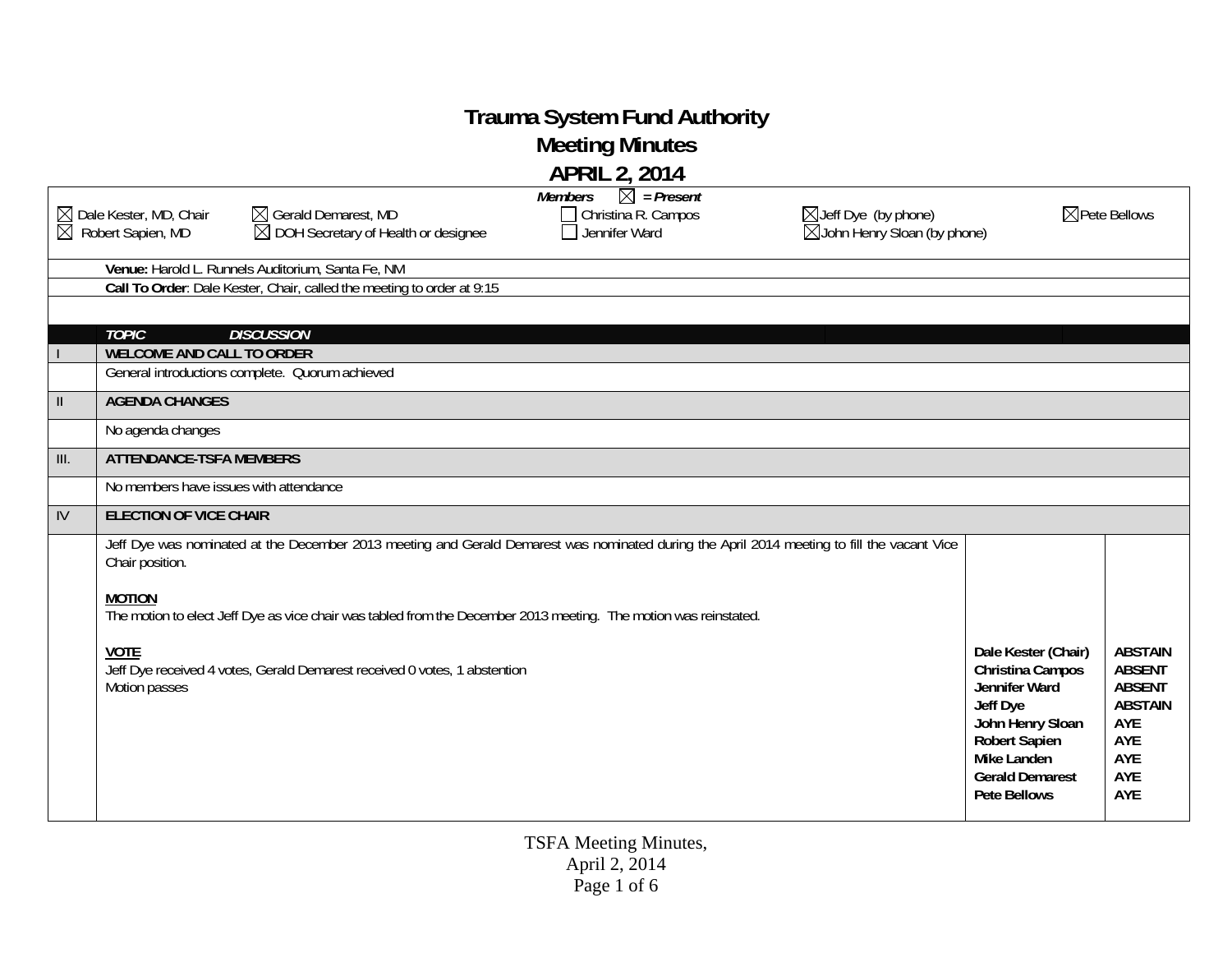|        |                                                                                                                                                                                                                                                                                                                                                                                                                                                                                                                                                                                                                                                                                                                                                            | Note: Mike Landen<br>acting as Secretary<br>of Health's designee                                                                                                                 |                                                                                            |
|--------|------------------------------------------------------------------------------------------------------------------------------------------------------------------------------------------------------------------------------------------------------------------------------------------------------------------------------------------------------------------------------------------------------------------------------------------------------------------------------------------------------------------------------------------------------------------------------------------------------------------------------------------------------------------------------------------------------------------------------------------------------------|----------------------------------------------------------------------------------------------------------------------------------------------------------------------------------|--------------------------------------------------------------------------------------------|
| $\vee$ | <b>MINUTES</b>                                                                                                                                                                                                                                                                                                                                                                                                                                                                                                                                                                                                                                                                                                                                             |                                                                                                                                                                                  |                                                                                            |
|        | <b>MOTION</b><br>Gerald Demarest moved to approve the December 2013 minutes with no changes. Pete Bellows 2nd.<br><b>VOTE</b><br>All in favor, none opposed. Motion passes.                                                                                                                                                                                                                                                                                                                                                                                                                                                                                                                                                                                | Dale Kester (Chair)<br>Christina Campos<br>Jennifer Ward<br>Jeff Dye<br>John Henry Sloan<br><b>Robert Sapien</b><br>Mike Landen<br><b>Gerald Demarest</b><br><b>Pete Bellows</b> | <b>ABSTAIN</b><br><b>ABSENT</b><br><b>ABSENT</b><br>AYE<br>AYE<br>AYE<br>AYE<br>AYE<br>AYE |
|        |                                                                                                                                                                                                                                                                                                                                                                                                                                                                                                                                                                                                                                                                                                                                                            |                                                                                                                                                                                  |                                                                                            |
| VI     | FY 14 MOA UPDATE<br>a. Trauma Systems MOAs update                                                                                                                                                                                                                                                                                                                                                                                                                                                                                                                                                                                                                                                                                                          |                                                                                                                                                                                  |                                                                                            |
|        | All trauma system MOAs are on track for completion within the current fiscal year.<br>b. Existing Trauma Center MOAs<br>All existing trauma centers are up to date with invoicing.<br>c. Developing Trauma Centers MOAs<br>Cibola General Hospital has informally withdrawn from developing as a Level IV trauma center and will send a letter to the EMSB next week.<br>TSFA allocated funds to Cibola, but the funds have not been spent by the hospital. Those funds will revert to TSFA for redistribution in July 2014.<br>Rehoboth McKinley Christian Health Care Services has withdrawn as a developing Level IV trauma center. No funds were distributed.<br>Sandoval Regional Medical Center is on track as a developing Level III trauma center. |                                                                                                                                                                                  |                                                                                            |
| VII    | <b>DESIGNATION UPDATES</b>                                                                                                                                                                                                                                                                                                                                                                                                                                                                                                                                                                                                                                                                                                                                 |                                                                                                                                                                                  |                                                                                            |
|        | a. San Juan Regional Medical Center<br>San Juan Regional Medical Center will receive a re-designation survey during the last week in April.<br>b. Roosevelt General Hospital<br>Roosevelt general Hospital will receive its re-designation survey in May.                                                                                                                                                                                                                                                                                                                                                                                                                                                                                                  |                                                                                                                                                                                  |                                                                                            |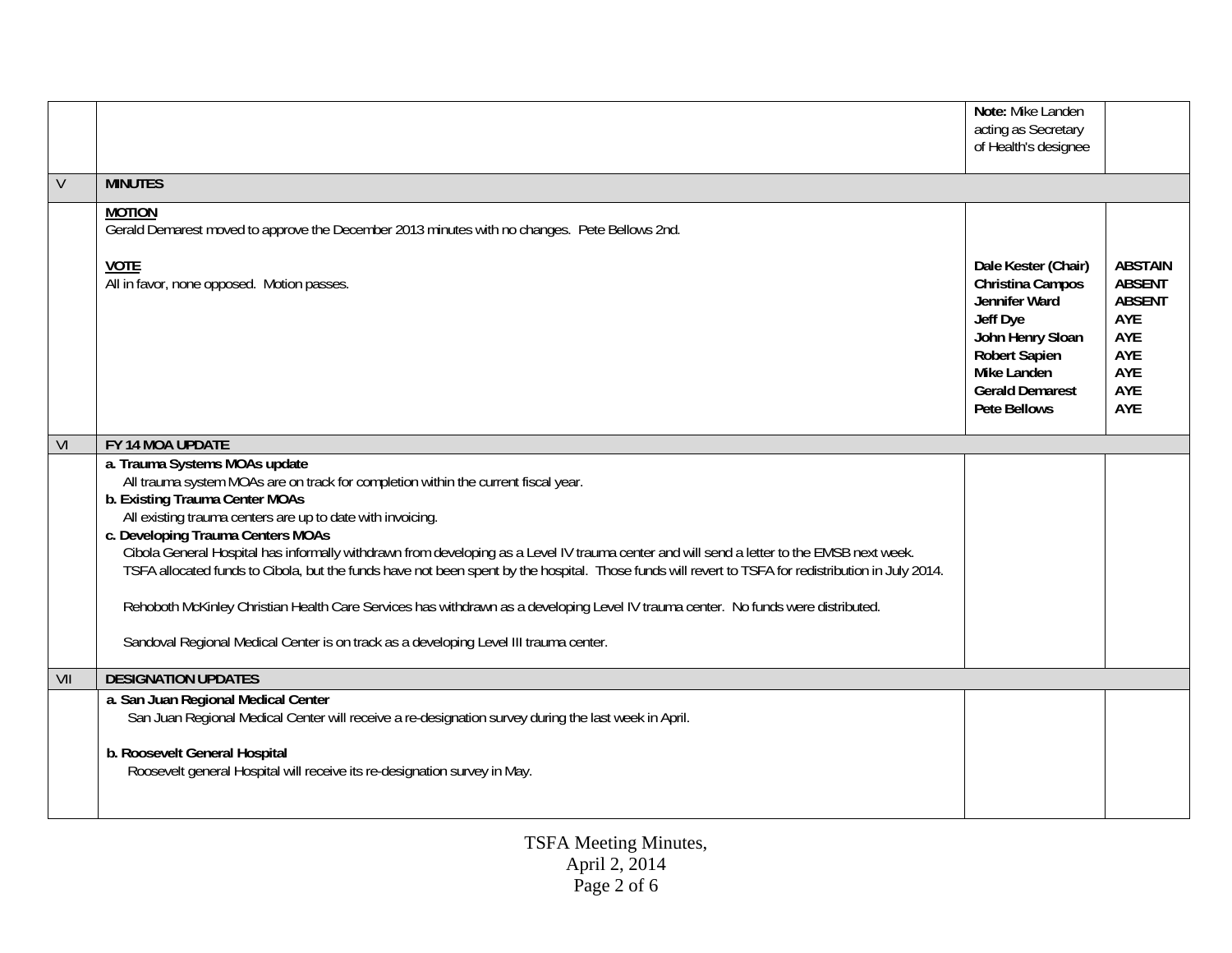| VIII | FY 15 FUNDING                                                                                                                                                                                                                                                                                                                                                                                                                                                                                                                                                                                                                                                                                                                                                                                                                                                                                                                                                                                 |                        |                                                                                                                                                                                                                                                                                          |                  |                                             |  |                                                                                                                                                                                  |                                                                                                      |
|------|-----------------------------------------------------------------------------------------------------------------------------------------------------------------------------------------------------------------------------------------------------------------------------------------------------------------------------------------------------------------------------------------------------------------------------------------------------------------------------------------------------------------------------------------------------------------------------------------------------------------------------------------------------------------------------------------------------------------------------------------------------------------------------------------------------------------------------------------------------------------------------------------------------------------------------------------------------------------------------------------------|------------------------|------------------------------------------------------------------------------------------------------------------------------------------------------------------------------------------------------------------------------------------------------------------------------------------|------------------|---------------------------------------------|--|----------------------------------------------------------------------------------------------------------------------------------------------------------------------------------|------------------------------------------------------------------------------------------------------|
|      |                                                                                                                                                                                                                                                                                                                                                                                                                                                                                                                                                                                                                                                                                                                                                                                                                                                                                                                                                                                               |                        | The legislatively approved funding amount for trauma systems and hospitals has remained flat from last year, at \$3,946,200.00, but this year, will<br>include a 0.275% sanding decrease. The sanding decrease is \$10,800.00, which then results in a funding amount of \$3,935,400.00. |                  |                                             |  |                                                                                                                                                                                  |                                                                                                      |
|      | a. Trauma Systems Applications<br>The funding discussion began with an overview of the trauma system development application review process. Five people from each EMS Region<br>and the Emergency Medical Systems Bureau review the applications. Those groups make funding recommendations to the Trauma Advisory and<br>Systems Stakeholders Application Review Committee, comprised of 3 EMS Regional representatives not connected with the regional offices, the Chair<br>of the Trauma Advisory and Systems Stakeholders Committee and a representative from the Emergency Medical Systems Bureau. The<br>recommendations of that committee are presented to the voting body of the Trauma Advisory and Systems Stakeholders Committee. The EMSB then<br>compiles all recommendations, which are presented to the Trauma System Fund Authority. Historically, approximately 10% of the total legislatively<br>allocated funds go to the trauma system development applications awards. |                        |                                                                                                                                                                                                                                                                                          |                  |                                             |  |                                                                                                                                                                                  |                                                                                                      |
|      | The Trauma System Fund Authority agreed that they would hear the applications then vote on them as a group unless they encountered an<br>exception. Dale Kester began introducing the applications in order.                                                                                                                                                                                                                                                                                                                                                                                                                                                                                                                                                                                                                                                                                                                                                                                  |                        |                                                                                                                                                                                                                                                                                          |                  |                                             |  |                                                                                                                                                                                  |                                                                                                      |
|      | <b>MOTION</b><br>Mike Landen moved to approve funding for the trauma system development applications as discussed and agreed upon by the TSFA members. (See<br>Table 1 below) Pete Bellows 2nd.                                                                                                                                                                                                                                                                                                                                                                                                                                                                                                                                                                                                                                                                                                                                                                                               |                        |                                                                                                                                                                                                                                                                                          |                  |                                             |  |                                                                                                                                                                                  |                                                                                                      |
|      | <b>VOTE</b><br>All in favor, exceptions noted in Table 2 below. Motion passes.<br><b>TABLE 1</b>                                                                                                                                                                                                                                                                                                                                                                                                                                                                                                                                                                                                                                                                                                                                                                                                                                                                                              |                        |                                                                                                                                                                                                                                                                                          |                  |                                             |  | Dale Kester (Chair)<br>Christina Campos<br>Jennifer Ward<br>Jeff Dye<br>John Henry Sloan<br><b>Robert Sapien</b><br>Mike Landen<br><b>Gerald Demarest</b><br><b>Pete Bellows</b> | <b>ABSTAIN</b><br><b>ABSENT</b><br><b>ABSENT</b><br><b>ABSENT</b><br>AYE<br>AYE<br>AYE<br>AYE<br>AYE |
|      |                                                                                                                                                                                                                                                                                                                                                                                                                                                                                                                                                                                                                                                                                                                                                                                                                                                                                                                                                                                               |                        |                                                                                                                                                                                                                                                                                          |                  |                                             |  |                                                                                                                                                                                  |                                                                                                      |
|      |                                                                                                                                                                                                                                                                                                                                                                                                                                                                                                                                                                                                                                                                                                                                                                                                                                                                                                                                                                                               | Tracking #             | Applicant                                                                                                                                                                                                                                                                                | Funding          | <b>Stipulations</b>                         |  |                                                                                                                                                                                  |                                                                                                      |
|      |                                                                                                                                                                                                                                                                                                                                                                                                                                                                                                                                                                                                                                                                                                                                                                                                                                                                                                                                                                                               | 201501001<br>201501002 | Albuquerque Ambulance<br><b>CHRISTUS St. Vincent Regional Medical Center</b>                                                                                                                                                                                                             | \$0.00<br>\$0.00 |                                             |  |                                                                                                                                                                                  |                                                                                                      |
|      |                                                                                                                                                                                                                                                                                                                                                                                                                                                                                                                                                                                                                                                                                                                                                                                                                                                                                                                                                                                               | 201501003              | Miners' Colfax Medical Center                                                                                                                                                                                                                                                            | \$5,672.42       | Partial funding for PHTLS & EZ IO           |  |                                                                                                                                                                                  |                                                                                                      |
|      |                                                                                                                                                                                                                                                                                                                                                                                                                                                                                                                                                                                                                                                                                                                                                                                                                                                                                                                                                                                               | 201501004              | San Juan Regional Medical Center                                                                                                                                                                                                                                                         | \$0.00           |                                             |  |                                                                                                                                                                                  |                                                                                                      |
|      |                                                                                                                                                                                                                                                                                                                                                                                                                                                                                                                                                                                                                                                                                                                                                                                                                                                                                                                                                                                               | 201501005              | <b>Taos County EMS</b>                                                                                                                                                                                                                                                                   | \$2,055.00       | Partial funding for PHTLS for 12            |  |                                                                                                                                                                                  |                                                                                                      |
|      |                                                                                                                                                                                                                                                                                                                                                                                                                                                                                                                                                                                                                                                                                                                                                                                                                                                                                                                                                                                               |                        |                                                                                                                                                                                                                                                                                          |                  | students and 3 instructors                  |  |                                                                                                                                                                                  |                                                                                                      |
|      |                                                                                                                                                                                                                                                                                                                                                                                                                                                                                                                                                                                                                                                                                                                                                                                                                                                                                                                                                                                               | 201502006              | City of Las Cruces/Las Cruces Fire Dept.                                                                                                                                                                                                                                                 | \$8,668.75       | Partial funding for 75 EZ IO needle<br>sets |  |                                                                                                                                                                                  |                                                                                                      |
|      |                                                                                                                                                                                                                                                                                                                                                                                                                                                                                                                                                                                                                                                                                                                                                                                                                                                                                                                                                                                               |                        |                                                                                                                                                                                                                                                                                          |                  |                                             |  |                                                                                                                                                                                  |                                                                                                      |

TSFA Meeting Minutes, April 2, 2014 Page 3 of 6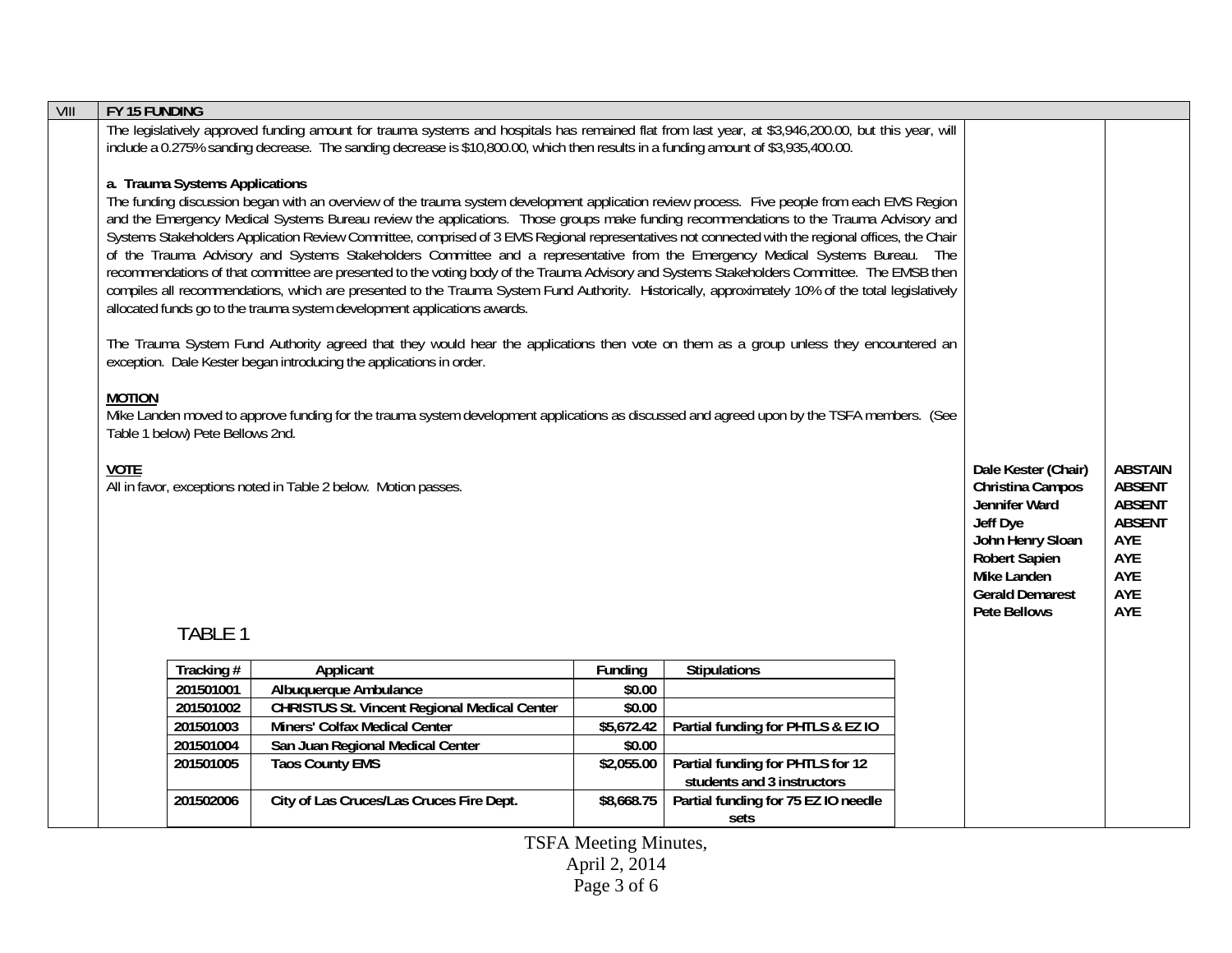| 201502007     | Sierra Vista Hospital                                  | \$4,763.20             | <b>Full funding</b>                                                                 |  |  |
|---------------|--------------------------------------------------------|------------------------|-------------------------------------------------------------------------------------|--|--|
| 201503008     | <b>Artesia General Hospital (Injury Prevention)</b>    | \$3,337.67             | Full funding less 10% matching                                                      |  |  |
| 201503009     | Artesia General Hospital (patient care<br>equipment)   | \$3,925.00             | Full funding                                                                        |  |  |
| 201503010     | <b>Boles Acres EMS</b>                                 | \$0.00                 |                                                                                     |  |  |
| 201503011     | <b>Clovis Fire Department</b>                          | \$12,000.00            | Partial funding for 6 XPS retrofit<br>kits                                          |  |  |
| 201503012     | Nor Lea General Hospital                               | \$5,625.00             | Partial funding for aspects of<br>project to be determined                          |  |  |
| 201503013     | Roosevelt General Hospital (Injury Prevention)         | \$5,675.50             | <b>Full funding</b>                                                                 |  |  |
| 201503014     | Roosevelt General Hospital (patient care<br>equipment) | \$8,543.04             | Partial funding for Hill ROM, 1 EZ<br>IO drill and 1 set of needles                 |  |  |
| 201503015     | Roosevelt General Hospital (provider education)        | \$11,650.00            | <b>Full funding</b>                                                                 |  |  |
| 201503016     | San Jon Cooperative Ambulance                          | \$12,314.16            | Full funding                                                                        |  |  |
| 201504017     | ERD/EMS Bureau/Trauma Program (ICD10<br>training)      | \$10,500.00            | Full funding                                                                        |  |  |
| 201504018     | <b>ERD/EMS Bureau/Trauma Program (VTRIP)</b>           | \$135,927.50           | <b>Full funding</b>                                                                 |  |  |
| 201504019     | University of New Mexico HSC-Consortium                | \$0.00                 |                                                                                     |  |  |
| 201504020     | <b>University of New Mexico - RTTDC</b>                | \$4,550.00             | Full funding                                                                        |  |  |
| 201504021     | <b>University of New Mexico Think First</b>            | \$33,407.76            | Full funding with at least 50% of<br>injury prevention in EMS<br>Regions II and III |  |  |
|               | <b>TOTAL</b>                                           | \$268,615.00           |                                                                                     |  |  |
| TABLE 2       |                                                        |                        |                                                                                     |  |  |
|               | <b>NAME OF PERSON ABSTAINING</b>                       | <b>APPLICATION</b>     |                                                                                     |  |  |
| Mike Landen   |                                                        | #201504017, #201504018 |                                                                                     |  |  |
|               | <b>Robert Sapien</b>                                   |                        | #201504019                                                                          |  |  |
|               | <b>Gerald Demarest</b>                                 |                        | #201504020<br>#201502006                                                            |  |  |
|               | <b>Pete Bellows</b>                                    |                        |                                                                                     |  |  |
|               | b. Developing and Existing Trauma Centers              |                        |                                                                                     |  |  |
| <b>MOTION</b> |                                                        |                        |                                                                                     |  |  |

**MOTION**  Robert Sapien moved to accept the hospital funding formula. Pete Bellows 2nd.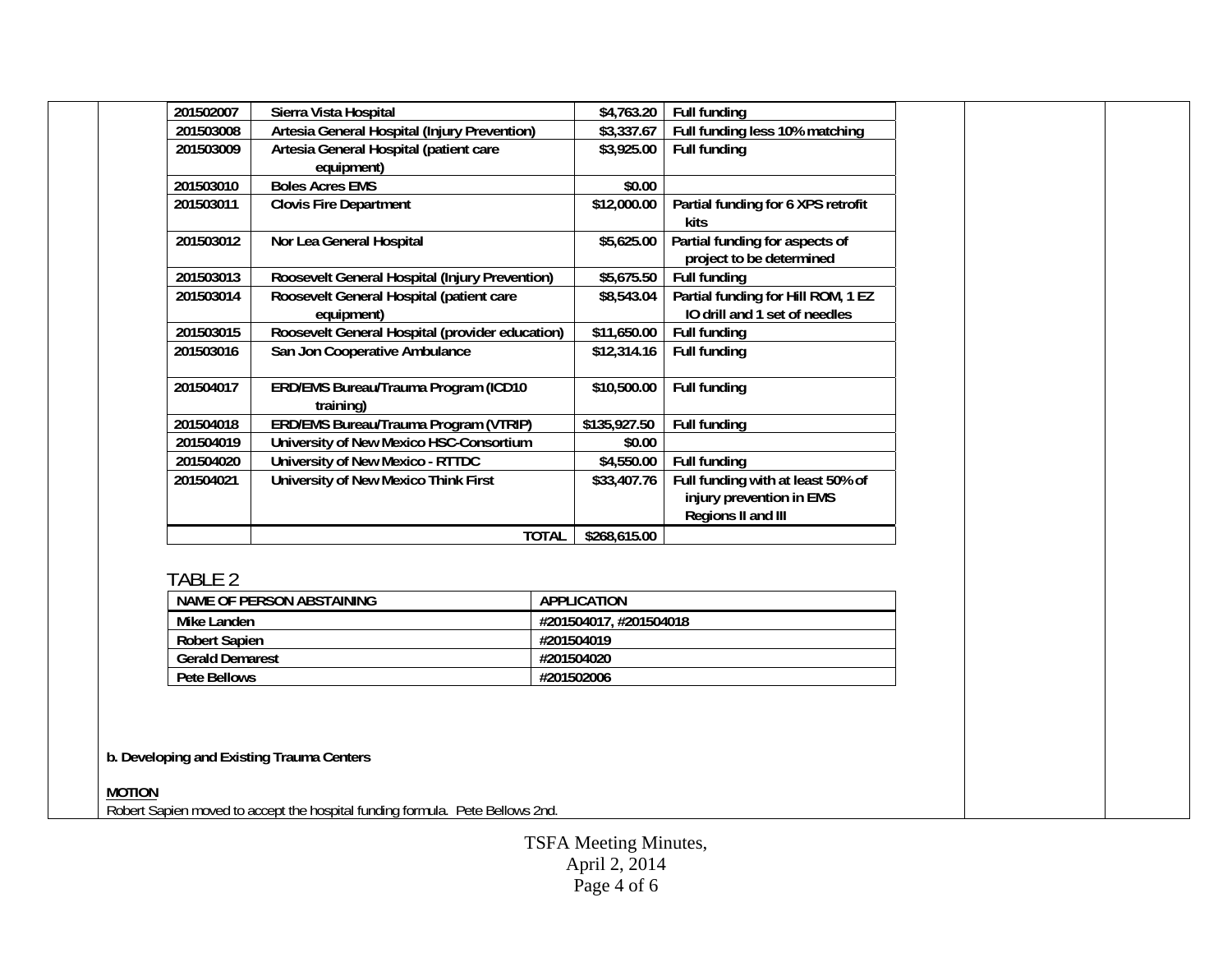| <b>VOTE</b><br>All in favor, none opposed. Motion passes. | <b>MOTION</b><br>Mike Landen Moved to approve the hospital allocations at the level of trauma designation presented (see Table 3). Robert Sapien 2nd.<br><b>VOTE</b><br>All in favor, none opposed. |                                      |                                       |            |  |  |
|-----------------------------------------------------------|-----------------------------------------------------------------------------------------------------------------------------------------------------------------------------------------------------|--------------------------------------|---------------------------------------|------------|--|--|
| TABLE 3                                                   |                                                                                                                                                                                                     |                                      |                                       |            |  |  |
| <b>ORGANIZATON</b>                                        | <b>LEVEL OF DESIGNATION</b>                                                                                                                                                                         | <b>FY15</b>                          | <b>Robert Sapien</b>                  | AYE<br>AYE |  |  |
| University of New Mexico                                  | <b>LEVEL1</b>                                                                                                                                                                                       | \$<br>1,081,611                      | Mike Landen<br><b>Gerald Demarest</b> | AYE        |  |  |
| <b>CHRISTUS - St. Vincent Regional Medical</b>            |                                                                                                                                                                                                     |                                      | <b>Pete Bellows</b>                   | AYE        |  |  |
| Center                                                    | <b>LEVEL III</b>                                                                                                                                                                                    | \$<br>397,101                        |                                       |            |  |  |
| San Juan Regional Medical Center                          | <b>LEVEL III</b>                                                                                                                                                                                    | $\overline{\$}$<br>375,596           |                                       |            |  |  |
| <b>Carlsbad Medical Center</b>                            | <b>LEVEL III</b>                                                                                                                                                                                    | $\sqrt[6]{\frac{1}{2}}$<br>251,522   |                                       |            |  |  |
| <b>Gerald Champion Regional Medical Center</b>            | <b>LEVEL III</b>                                                                                                                                                                                    | \$<br>266,161                        |                                       |            |  |  |
| <b>Eastern New Mexico Medical Center</b>                  | <b>LEVEL III</b>                                                                                                                                                                                    | $\overline{\$}$<br>241,344           |                                       |            |  |  |
| Roosevelt General Hospital                                | <b>LEVEL IV</b>                                                                                                                                                                                     | \$<br>106,825                        |                                       |            |  |  |
| Nor-Lea General Hospital                                  | <b>LEVEL IV</b>                                                                                                                                                                                     | $\sqrt[6]{\frac{1}{2}}$<br>119,514   |                                       |            |  |  |
| Sierra Vista Hospital                                     | <b>LEVEL IV</b>                                                                                                                                                                                     | \$<br>113,666                        |                                       |            |  |  |
| <b>Gallup Indian Medical Center</b>                       | <b>LEVEL III</b>                                                                                                                                                                                    | $\sqrt[6]{\frac{1}{2}}$<br>262,091   |                                       |            |  |  |
| Miners' Colfax Medical Center                             | <b>LEVEL IV</b>                                                                                                                                                                                     | \$<br>108,813                        |                                       |            |  |  |
| Sandoval Regional Medical Center                          | <b>DEVELOPING LEVEL III - Y2</b>                                                                                                                                                                    | $\overline{\$}$<br>46,099            |                                       |            |  |  |
| <b>Union County Medical Center</b>                        | <b>LEVEL IV</b>                                                                                                                                                                                     | \$<br>99,673                         |                                       |            |  |  |
| TOTAL EXISTING AND DEVLEOPING TC'S                        |                                                                                                                                                                                                     | $\sqrt[6]{\frac{1}{2}}$<br>3,470,015 |                                       |            |  |  |
| <b>TRAUMA SYSTEM ALLOCATION</b>                           |                                                                                                                                                                                                     | $\overline{\mathcal{S}}$<br>268,615  |                                       |            |  |  |
| <b>TOTAL</b>                                              |                                                                                                                                                                                                     | \$3,738,630.00                       |                                       |            |  |  |
| IX<br><b>NEXT MEETING &amp; ADJOURN</b>                   |                                                                                                                                                                                                     |                                      |                                       |            |  |  |

TSFA Meeting Minutes, April 2, 2014 Page 5 of 6